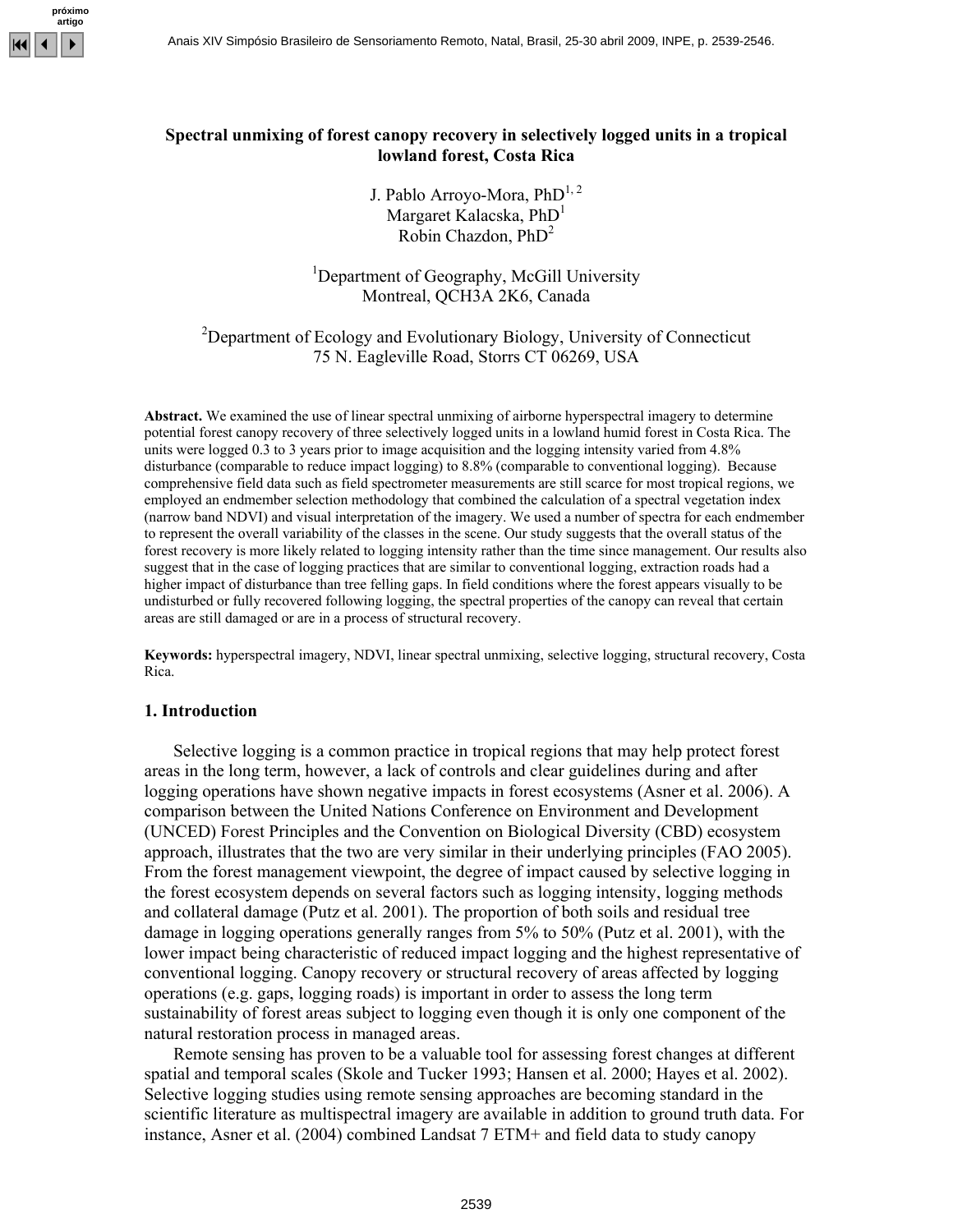dynamics after selective logging in the eastern Amazon, while Broadbent et al. (2006) used ASTER data to investigate the temporal dynamics of the spectral properties of different gap size areas after selective logging. Nonetheless, the use of hyperspectral data has been more limited in remote sensing studies of selective logging primarily because of a lack of regional and temporal coverage as well as complications that arise from the analysis of these datasets. Also, the size of logging operations is important to consider in these studies; in the Amazon region logging is done on a large scale (> 1000 ha) which may differ from other tropical areas where most of the logging occurs at a smaller scale (< 100 ha) in more fragmented landscapes.

 In this study we used hyperspectral airborne data to assess spectral changes in gap areas (tree felling and timber extraction roads) for three management units  $($  > 50 ha) in a lowland tropical wet forest area in Costa Rica using a narrow band NDVI (Asner 2008) and linear spectral unmixing (Asner et al. 2005, Bohlman 2008). The objective of this study is to evaluate the canopy recovery of the disturbed areas (i.e. gaps and extraction roads) in the management units based on their spectral characteristics.

## **2. Methods**

## **2.1 Data and study area**

 We used airborne hyperspectral imagery collected with the HyMap II sensor (15.5-16.9 m spatial resolution) in March 2005 during the CARTA II campaign. The management units, described in Arroyo-Mora et al. (2008), were located on two separate flight lines collected on separate days within the Central Volcanic Cordillera Conservation Area in Northeastern Costa Rica. The imagery had been georeferenced and atmospherically corrected by HyVista Corp. with in-house software prior to data delivery. The forest type in this area is considered to be wet lowland forest where the mature forest has a multistratal canopy with high species richness (McDade et al. 1994). The landscape around the protected forest areas encompasses a mosaic of forest patches that account for varying degrees of disturbance such as logging and management practices surrounded by agricultural crops and grazing pastures (Arroyo-Mora et al. 2008). A fragmentation analysis for the region (Arroyo-Mora 2008) showed that there are a total of 630 forest patches ( $> 1$  ha) with an average forest patch size of 88 ha ( $\pm$  948 ha). Arroyo-Mora (2008) also found that only eight forest patches were larger than 500 hectares (accounted for 32% of the total forest area) and 38 forest patches each were between 100 and 500 ha (accounted for 14% of the forest area). In addition, forest management activities were carried out mainly in only 21 forest fragments.

### **2.2 Information classes, selection of endmembers and linear unmixing process**

 Based on our knowledge of the study area and visual interpretation of the hyperspectral imagery, four information classes were chosen for this unmixing analysis: Closed canopy forest, Non-canopy vegetation, Pasture and Soil. The closed canopy forest represents a relatively undisturbed mature forest (McDade et al. 1994). Non-canopy vegetation may encompass several vegetation types of secondary forest or disturbed canopy. The main difference between this class and the closed canopy forest is that the vegetation in the noncanopy class has not reached full maturity or represents disturbance in mature forest. The pasture class is a broad class that encompasses grazing pastures and various grasses and may include patches of exposed soil with a majority of grass / herbaceous vegetation cover. The soil class represents exposed soil with minimal vegetation cover.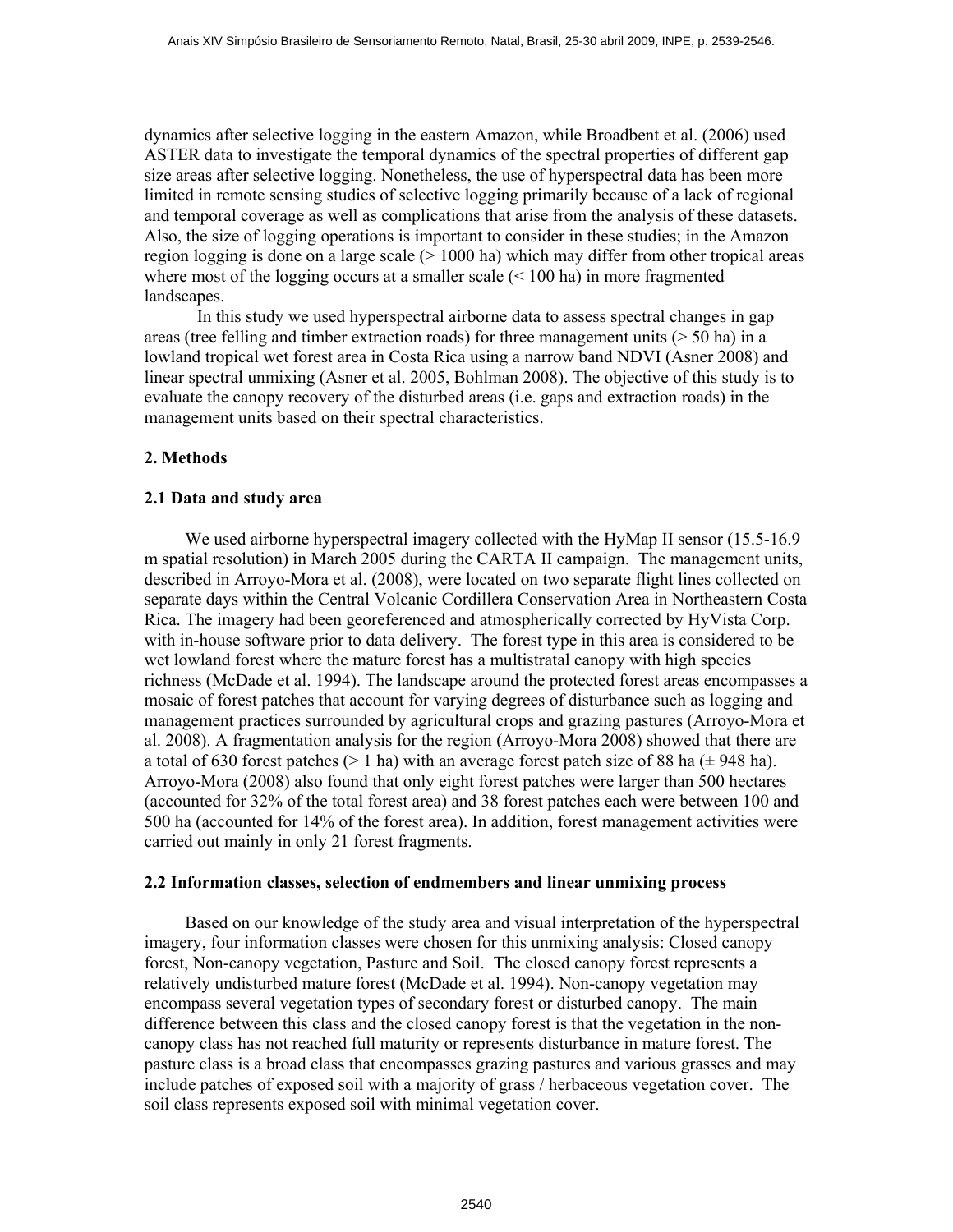Because of a lack of conclusive ground truth data, a narrow band vegetation index (NDVI) (Asner 2008) was calculated for the region around the management units. The NDVI images for each management unit were stratified into twelve uniform classes.These NDVI classes were assigned to one of the four information classes described above based on an examination of their spectral signature and visual interpretation of the spatial context in which each NDVI class was found in the landscape.

 Endmembers were chosen from the merged NDVI classes representing the four information classes. The separability of these endmembers was assessed first through an eight dimensional visualization. The eight bands used in this visualization were the best eight bands found by Arroyo-Mora et al. (2008) to separate the overall spectral signatures of the management units. To measure the spectral separability of the endmembers we used the Jeffries-Matusita distance (Richards and Jia 2006). The values for this separability measure range from 0-2, with 2 representing perfect separability. In general values above 1.9 represent good separability but values are scene dependent and with classes that have high variances or are not a good representation of pure endmembers, the separability can be somewhat lower.

 For each of the two images a linear unmixing was performed with ENVI 4.3. This method determines the relative abundance of each of the endmember classes based on their spectral characteristics; in this analysis the spectra were constrained to the eight bands identified in Arroyo-Mora et al. (2008). The reflectance in each pixel of the image is assumed to be a linear combination of the reflectance of each endmember present in the pixel (Bohlman 2008). While partial or non-linear unmixing models have been proposed for vegetation, especially if very detailed classes are desired, several studies have successfully used linear models to unmix imagery into broad classes (Asner et al. 2005, Bohlman 2008). The results were normalized to represent a range of 0-1 where 0 would be no contribution from a particular endmember and 1 would be a pure representation of the endmember.

 Pixels with predominantly closed canopy reflectance spectra were classified as pixels with a proportional contribution of the closed canopy class of 0.6 or greater (Hansen et al. 2000; Hecht and Saatchi 2007). The remainder of the pixels were assigned to one of the other three classes (non-canopy, pasture or soil) based on the class with the highest proportional representation. For example, a pixel with a canopy spectrum proportion of 0.37, a noncanopy spectrum proportion of 0.53, a pasture spectrum proportion of 0.09 and soil spectrum proportion of 0.01 would be classified as "non-canopy vegetation".The root mean squared error (RMS error) of the unmixing spatially illustrated areas with missing or incorrect endmembers. We determined the overall RMS error for each class in order to assess the overall error in the unmixing results. Because the RMS values are not normalized to the 0-1 range their values are interpreted as relative error.

#### **2.3Analysis of gaps and extraction roads**

 Vector layers from the management plans representing the extraction roads and canopy gaps following logging were used to mask the classified image and determine the proportion of each class that spatially represent known past forest disturbance (Figure 1). Although, we were not able to determine the registration error between the unmixed image and the vector layers, the same spatial location between both layers as determined by Arroyo-Mora et al. (2008) was used.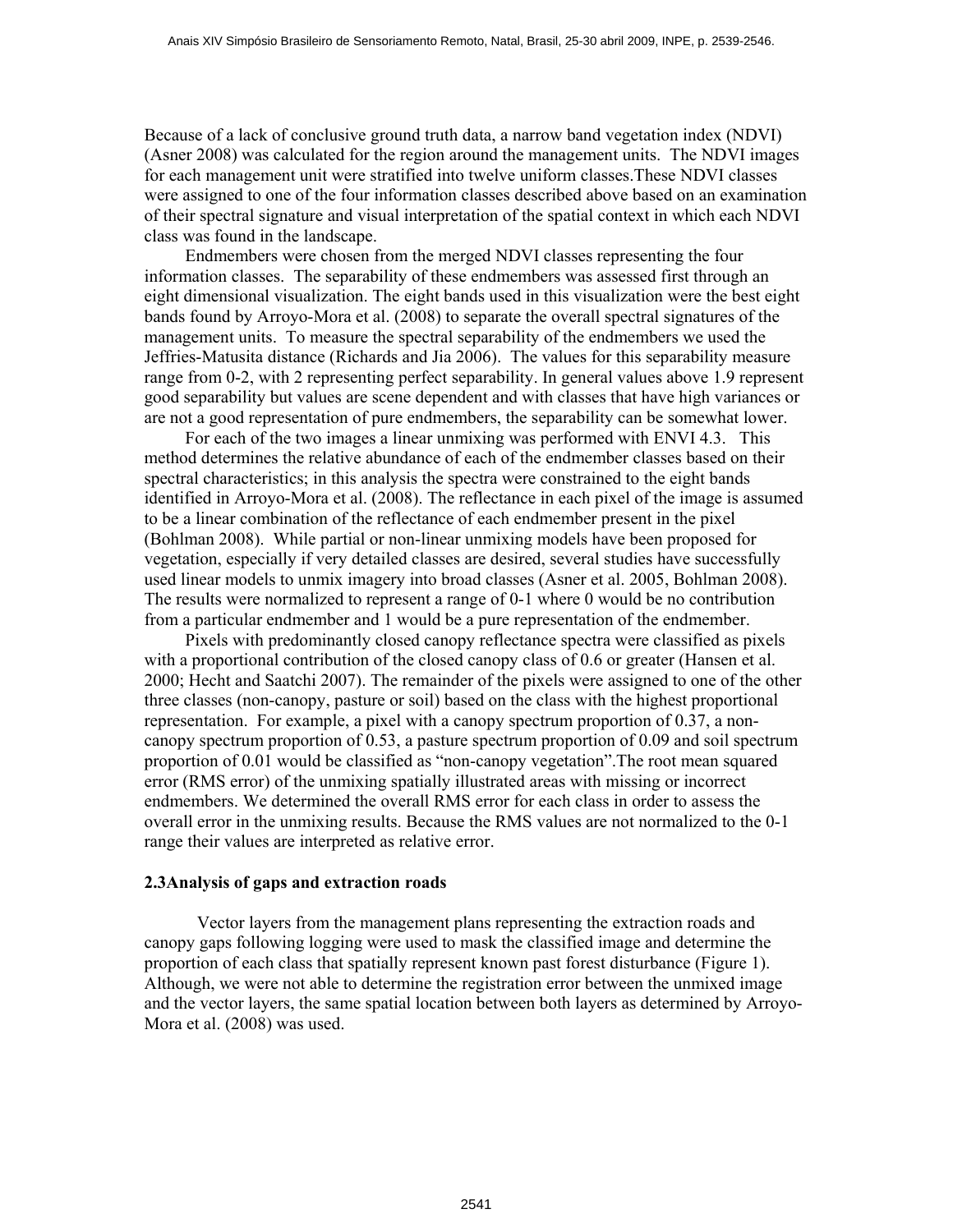

Figure 1. a) False-color composite of LD02, red corresponds to vegetated areas. b) Classification of the LD02 management unit based on endmember proportions with tree felling gaps and extraction road overlaid (logging intensity 5.95%, canopy recovery 57%).

### **3. Results and discussion**

Our selection of the endmembers based on NDVI and visual interpretation of the hyperspectral images indicates a high separability of the information classes in the spectral space for both flight lines (Figure 2). This result is supported by the Jeffries-Matusita distance between classes, which has values above 1.77 for all the endmember comparisons with the exception of soils and pastures in flight line 200050327 s6 (1.48) (Table 1).



Figure 2. Spectral separability of the endmember classes in an 8-dimensional space for the two HyMap flight lines used in the study. Canopy in shown in green, non-canopy vegetation in red, pastures in blue and soils in yellow). A) Based on flight line for management unit HC01 and HR04. B) Based on flight line for management units LD02.

Examination of the unmixing results indicates a high spatial coherence between the canopy structure extracted from the imagery and the location of the gaps and extraction roads in the selectively logged units (Figure 1). In each unit closed canopy was the predominant class and varied from 39% in HC01 to 100% in HR04 (Table 2). This result suggests that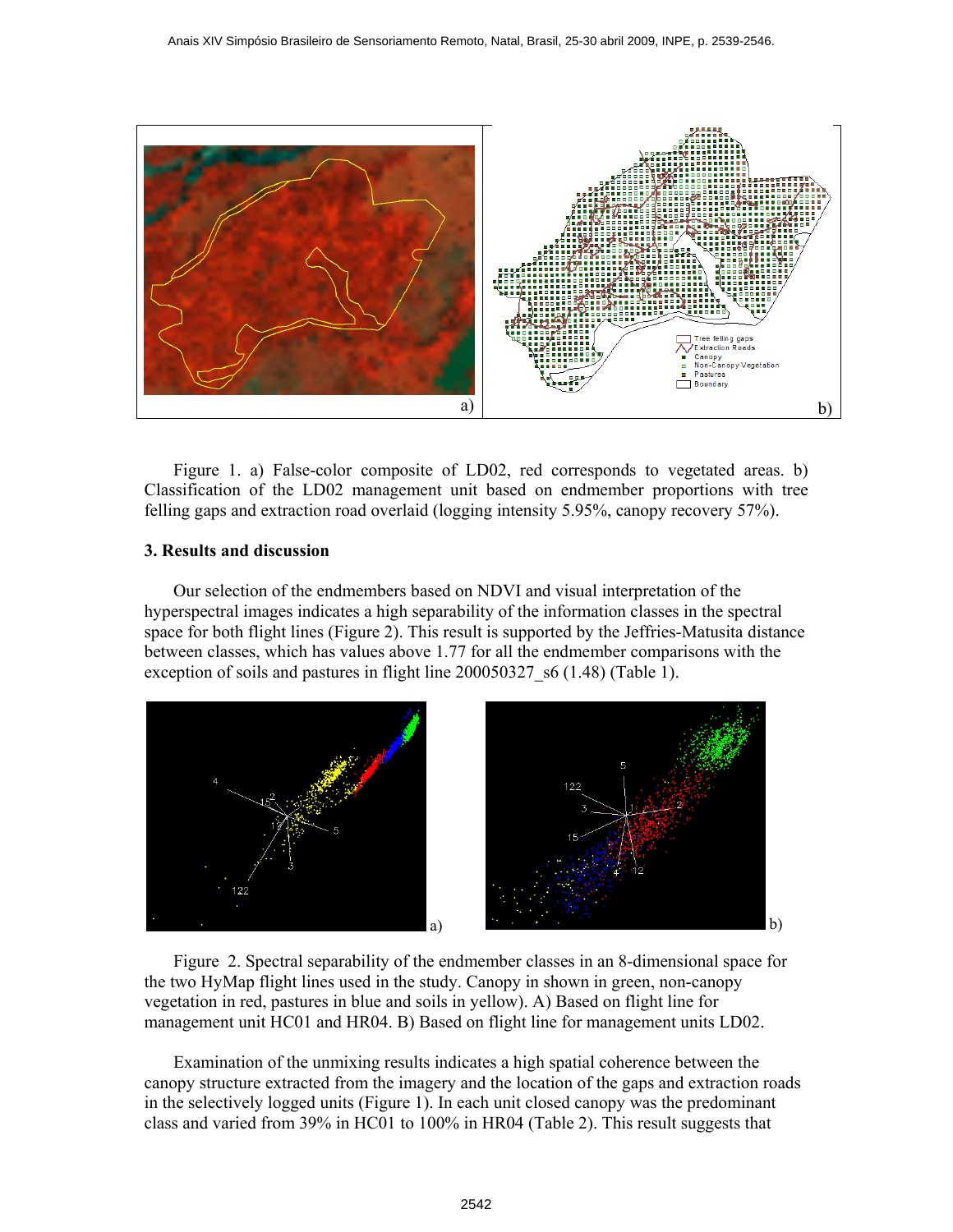canopy recovery might be related with intensity of the disturbance caused by the logging operations, rather than time since logging (Figure 3). Although most of the HC01 area was selectively logged in 2001, 8.79% of the total forest area had been disturbed, while in contrast only 4.79% of HR04, managed in 2004,had been disturbed (Arroyo-Mora et al. 2008). Moreover, the canopy class represents 57% in the unit LD02 which had a disturbance of 5.95% of the total forest area, indicating an apparent trend where canopy cover is related with overall disturbance rather than with time since the logging operation. The second most dominant class was non-canopy vegetation ranging from 0% in HR04 to 32 and 33% in LD02 and HC01, respectively. Soils were only present in the most heavily disturbed unit (HC01). Overall, the RMS error was relatively low (Table 2), indicating a good representation of the endmembers in the management units. However, the range in the RMS values indicates for all classes that there are some pixels which had additional endmembers we did not account for (e.g. RMS>20). These potential additional endmembers could be related to the influence of the canopy architecture on the spectra (i.e. illumination conditions, shading, canopy topography) (Gamon et al. 2005) as well as the potential contributions of different species of canopy trees or lianas that had not been included in the pixels selected to define the endmembers.



 Figure 3. Percentage of area disturbed by logging operations versus percentage of canopy recovered. Canopy recovered refers to the percentage of pixels in gap areas and extraction roads (from selective logging) that were in the 'canopy' endmember class.

The endmember proportions in gaps and extraction roads were used as a proxy for forest recovery (Table 3). In the most highly disturbed unit (HC01), 37% of the gap areas were representative of canopy and 38% of roads. In addition, 24 and 32% represent non-canopy vegetation for both gaps and roads, respectively. Moreover, the pasture endmember encompasses 39% of the area in gaps and 31% in roads. In contrast, 59 and 56% (gaps and roads, respectively) appear to have recovered in LD02 in the two years following management. Similarly over 98% for both disturbance classes in HR04 have also recovered to canopy in the four months following management. These results indicate that the overall intensity of the management operations impact the forest recovery for several years in the case of high impact activities such as can be seen in HC01. This trend has also been shown in forest management units in the Amazon, where conventional logging had a greater impact on the canopy compared to reduced impact logging (Asner et al. 2004).

Our results also show that in the case of the conventional logging, the extraction roads have a higher disturbance impact than the gaps (HC01). For example 32% of the area affected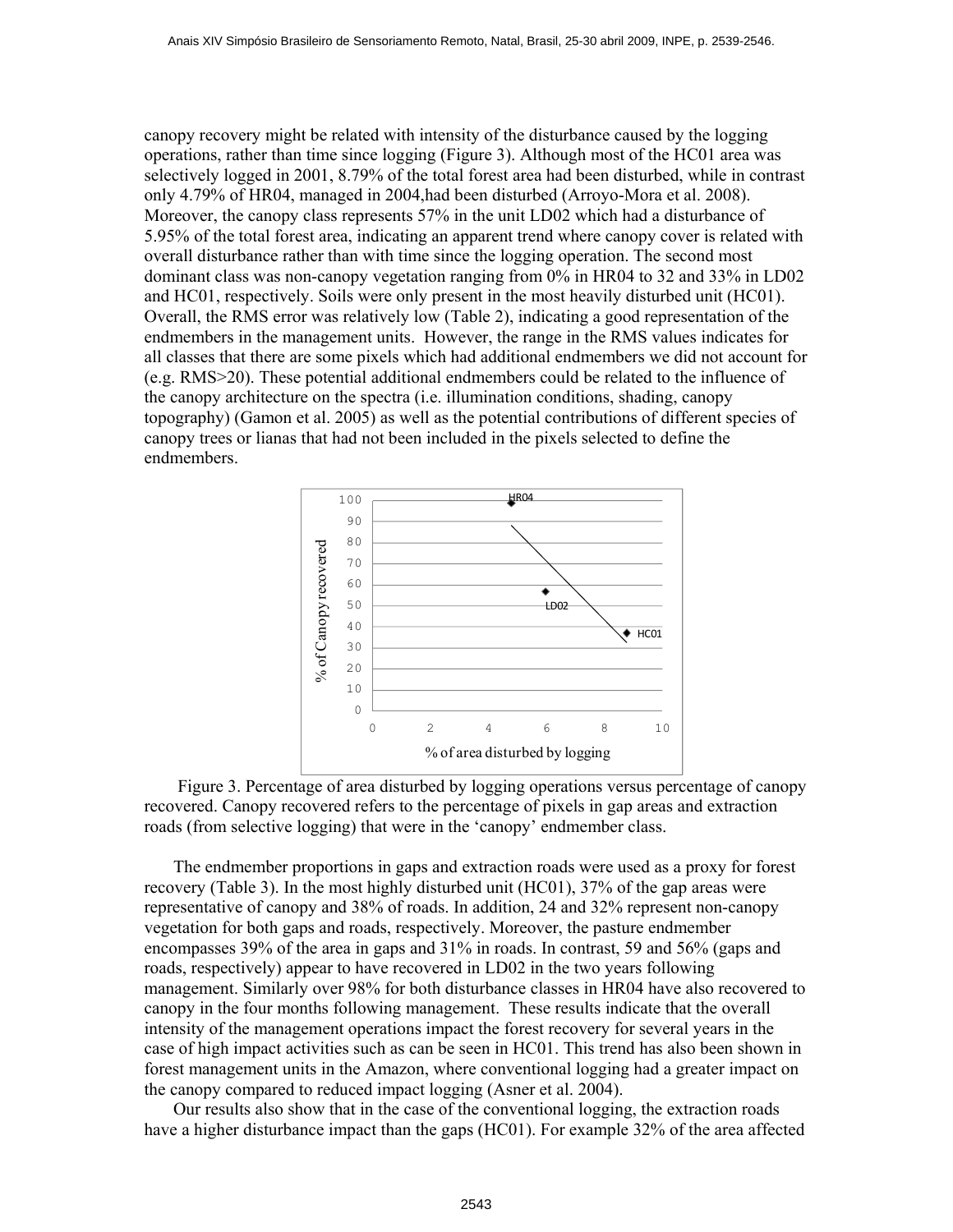by roads is still in the non-canopy vegetation class as opposed to only24% in gaps. Guariguata and Dupuy (1997) showed that logging areas where the topsoil is removed take longer to recover than logged forest areas. For instance, in HC01 the most disturbed areas that still have the spectral signature resembling herbaceous vegetation cover; 39% of the areas affected by gaps and 31% of the areas affected by roads (Table 3). Such a prolonged disturbance in the canopy is indicative of a high intensity/impact disturbance. In contrast the management unit with the lowest overall logging intensity (HR04, 4.79%) shows a nearly complete (98%) recovery in roads and a complete recovery in gaps, even though it is the unit with the least time between logging and the image acquisition (0.3yr versus 2 and 3 years) (Table 3).

Table 1. Endmember separability matrix based on the Jeffries-Matusita distance. The upper part of the matrix corresponds to flight line 20050401 s1 (management units HC01 and HR04) and the lower part (gray shaded) of the matrix to flight line 200050327 s6 (management unit LD02).

|                       | Canopy | Non-Canopy vegetation | Pastures | Soils |
|-----------------------|--------|-----------------------|----------|-------|
| Canopy                |        | 1.80                  | 1.99     | 1.98  |
| Non-Canopy vegetation | .82    |                       | 77       | .96   |
| Pastures              | .99    | 1.86                  |          | .96   |
| Soils                 | .99    | .99                   | 1.48     |       |

Table 2. Percentage of the endmember classes for each selectively logged unit and relative root means square (RMS) error of the linear unmixing process.

| <b>HC01</b>  |                      |                          |
|--------------|----------------------|--------------------------|
| <b>Class</b> | Total Area in ha (%) | RMS (min-max)            |
| Canopy       | 4.64 ha (39)         | $1.7\pm3.9$ (0.0-19.7)   |
| Non-canopy   | 3.82 ha (32)         | $4.5\pm5.7(0.0-22.1)$    |
| Pasture      | 3.46ha(29)           | $1.3\pm3.7(0.0-22.1)$    |
| Soil         | $0.02(-)$            | 17.26                    |
| LD02         |                      |                          |
| <b>Class</b> | Total Area in ha (%) | RMS (min-max)            |
| Canopy       | 24.58 ha (57)        | $7.7\pm5.1(1.2-36.8)$    |
| Non-canopy   | 12.25 ha (33)        | $8.2 \pm 5.3$ (1.4-35.8) |
| Pasture      | 4.06 ha $(11)$       | $8.5\pm4.4(2.1-23.4)$    |
| Soil         |                      |                          |
| <b>HR04</b>  |                      |                          |
| <b>Class</b> | Total Area in ha (%) | RMS (min-max)            |
| Canopy       | $10.09$ ha $(100)$   | $7.1\pm 6.5(0.0-39.8)$   |
| Non-canopy   | $0.02$ ha $(-)$      | $(7.9-12.7)$             |
| Pasture      | $0.02$ ha $(-)$      | 17.4                     |
| Soil         |                      |                          |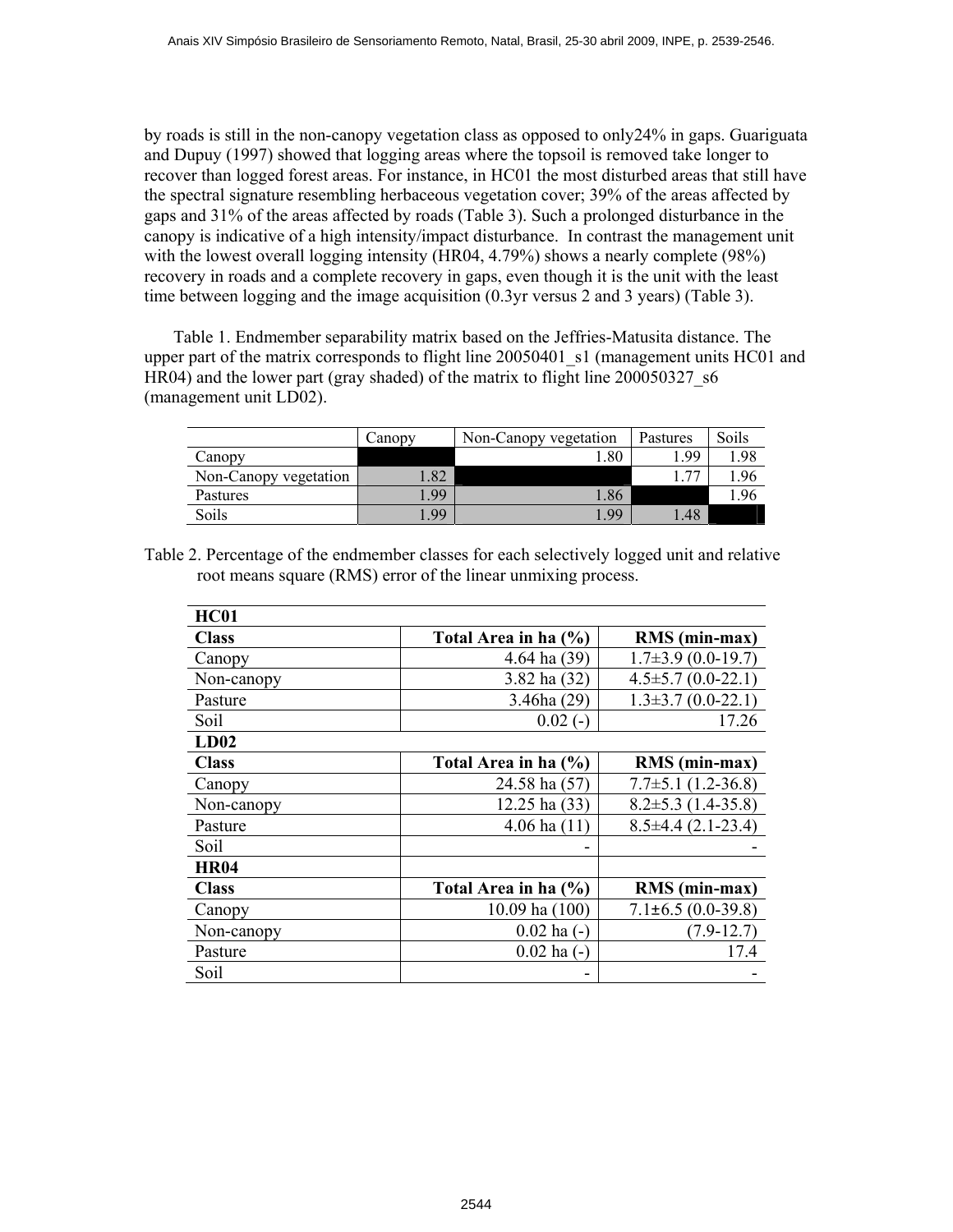|              | <b>HC01</b> | LD02 | <b>HR04</b> |
|--------------|-------------|------|-------------|
| Gaps         |             |      |             |
| Canopy       | 37          | 59   | 100         |
| Non-canopy   | 24          | 38   |             |
| Pasture      | 39          |      |             |
| <b>Roads</b> |             |      |             |
| Canopy       | 38          | 56   | 98          |
| Non-canopy   | 32          | 37   |             |
| Pasture      | 31          |      |             |

Table 3. Endmember percentages in gaps and extraction roads for the three selectively logged units from the HyMap II imagery (year 2005).

# **4. Conclusions**

Our results indicate a good selection of broad endmember classes based on a narrow band NDVI and visual interpretation of the imagery. With these endmember classes we were able to quantify potential recovery of the canopy class in selectively logged areas in this lowland forest in Costa Rica. Nonetheless, our general approach for endmember selection could be improved with ground data such as GPS locations for the classes and field spectra of different vegetation components (Asner et al. 2005). In addition, more sophisticated endmember selection techniques could be applied to enhance the accuracy of the results. A particular aspect of the analysis is that we used as ingle timeframe of data instead of multi-temporal data, therefore, assuming changes in spectra following canopy disturbance are due primarily to selective logging. This analysis illustrates that while the forest may appear to be undisturbed or fully recovered through visual interpretation of the imagery, the spectral information illustrates that effects of logging remain following conventional and mid-impact logging. Refining endmember extraction together with accurate depiction of logging disturbance represents a powerful tool for mapping forest recovery in the tropics, especially small scale logging (< 100 ha) in fragmented landscapes like the one from this study in comparison to large scale forest areas like those characteristic of Brazil and Bolivia, for example.

## **5. Acknowledgments**

We would like to acknowledge the financial support of the Center for Environmental Sciences and Engineering (CESE) at the University of Connecticut, the National Science Foundation (Grant OISE-0537208) and the logistical support from McGill University. In addition, we are very grateful with German Obando and Andres Sanchun at the Foundation for the Development of the Central Volcanic Cordillera Area (FUNDECOR) who provided the selective logging data and to Carlomagno Soto at the Costa Rican National Center for High Technology who facilitated the acquisition of the hyperspectral data.